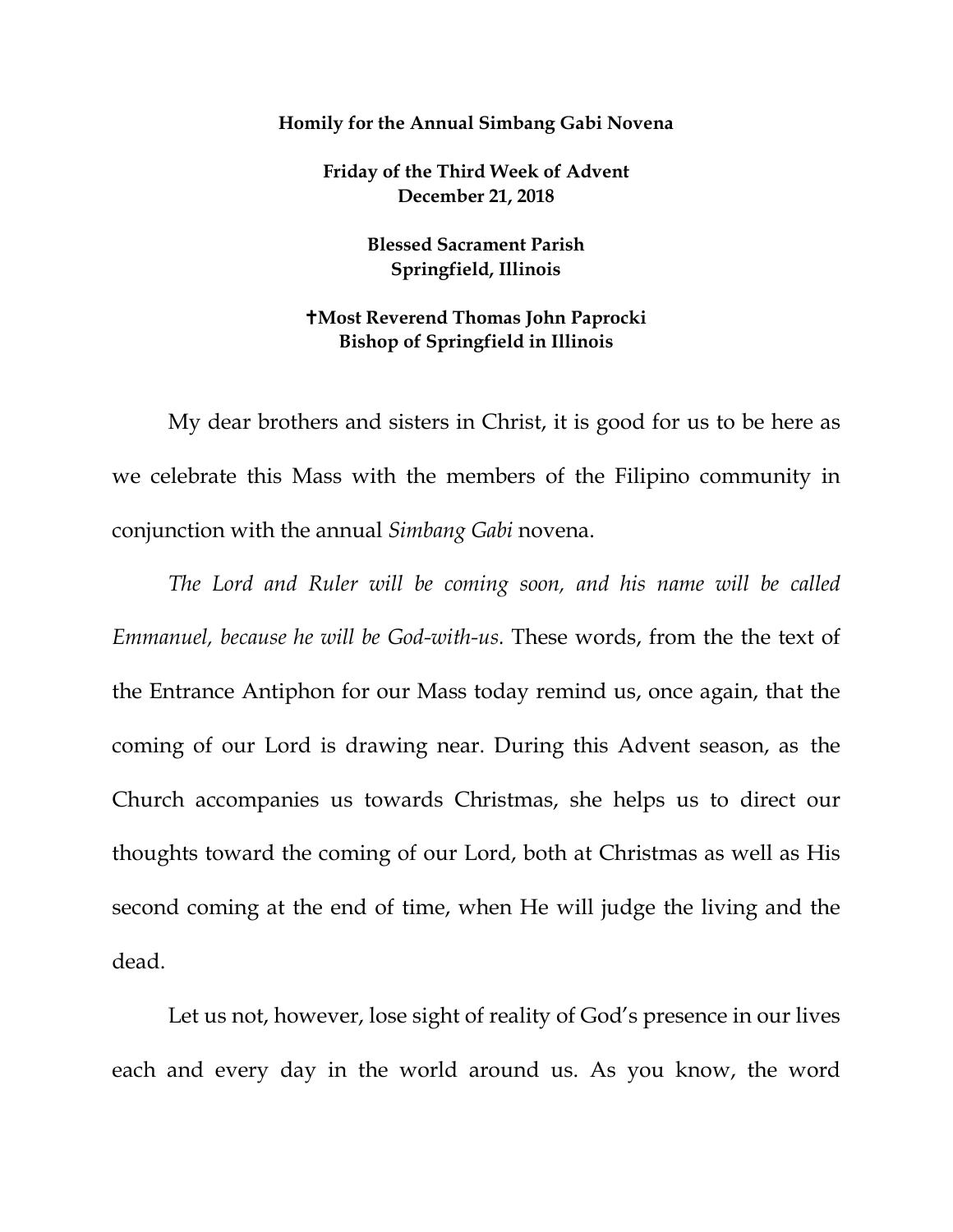'Emmanuel' means "God is with us." This is the great message of Christmas. It is not just a remembrance of a past event where God was with us when He was born and then lived on earth for the next 33 years. Nor is it just our hopeful anticipation of His coming at the end of time. Christ is with us in the here and now, at all times and in every circumstance.

As we reflect on this realization that our Lord is always with us, let us take stock of our Advent preparation. Have we taken the time during this Advent season to recognize the presence of our Lord around us or have we simply gotten caught up in the commercialism of this pre-Christmas season? If we fall into the latter group and have not taken the time to make a straight way in our lives for the coming of Christ, let us renew our commitment to living as Christ's disciples in the midst of the world and in doing so, open ourselves to receive the grace that God is offering us in these final days of Advent.

<span id="page-1-2"></span><span id="page-1-1"></span><span id="page-1-0"></span>Our late Holy Father, Pope Saint John Paul the Great, echoed this call again and again throughout his pontificate, *Open wide the doors to Christ!* Furthermore, he encouraged us to have confidence in our Lord, to *take the risks of following him. Obviously, this demands that we should come out of ourselves, or our own way of reasoning, or our prudence. It demands that we leave* 

2